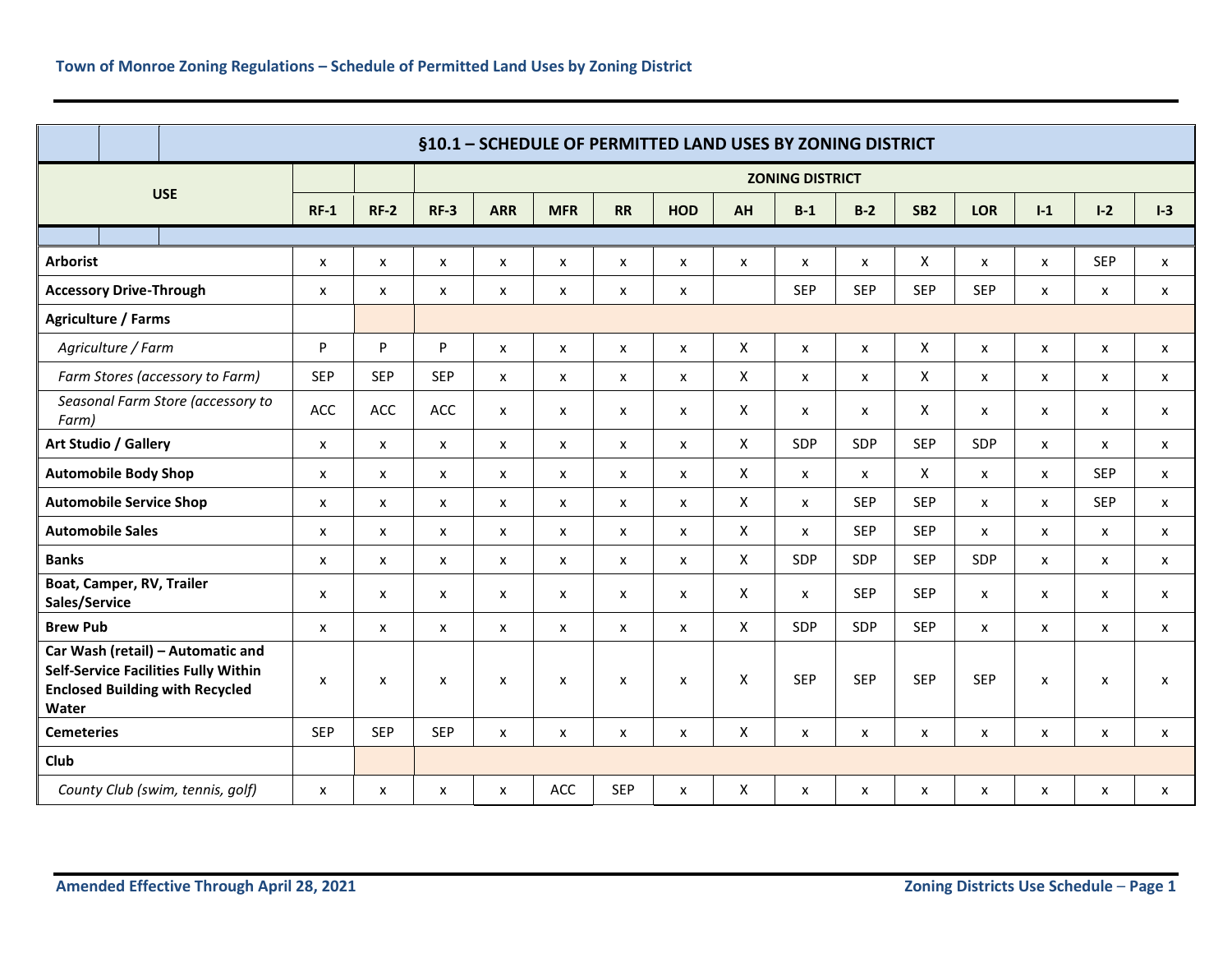|                                                                         |                               |                                    |                   | §10.1 - SCHEDULE OF PERMITTED LAND USES BY ZONING DISTRICT |                    |                    |            |                    |                |                    |                        |                    |                   |                   |                   |                   |                    |
|-------------------------------------------------------------------------|-------------------------------|------------------------------------|-------------------|------------------------------------------------------------|--------------------|--------------------|------------|--------------------|----------------|--------------------|------------------------|--------------------|-------------------|-------------------|-------------------|-------------------|--------------------|
|                                                                         |                               |                                    |                   |                                                            |                    |                    |            |                    |                |                    | <b>ZONING DISTRICT</b> |                    |                   |                   |                   |                   |                    |
|                                                                         |                               | <b>USE</b>                         | $RF-1$            | $RF-2$                                                     | $RF-3$             | <b>ARR</b>         | <b>MFR</b> | <b>RR</b>          | <b>HOD</b>     | AH                 | $B-1$                  | $B-2$              | SB <sub>2</sub>   | <b>LOR</b>        | $1-1$             | $I - 2$           | $I-3$              |
|                                                                         |                               |                                    |                   |                                                            |                    |                    |            |                    |                |                    |                        |                    |                   |                   |                   |                   |                    |
|                                                                         | Health Club / Spa             |                                    | x                 | X                                                          | X                  | X                  | x          | x                  | X              | X                  | SDP                    | SDP                | <b>SEP</b>        | SDP               | X                 | X                 | <b>SEP</b><br>(1)  |
|                                                                         | <b>Fraternal Organization</b> |                                    | <b>SEP</b>        | <b>SEP</b>                                                 | <b>SEP</b>         | $\pmb{\mathsf{X}}$ | X          | $\pmb{\mathsf{X}}$ | X              |                    | SDP                    | SDP                | <b>SEP</b>        | SDP               | $\mathsf{x}$      | $\mathsf{x}$      | $\pmb{\mathsf{X}}$ |
| <b>Commercial Vehicle Facility</b>                                      |                               |                                    | $\pmb{\times}$    | X                                                          | $\pmb{\times}$     | X                  | X          | x                  | X              | X                  | $\mathsf{x}$           | X                  | <b>SEP</b>        | $\mathsf{x}$      | $\mathsf{x}$      | <b>SEP</b>        | <b>SEP</b>         |
| <b>Community-Wide Event</b>                                             |                               |                                    | (2)               | (2)                                                        | (2)                | $\pmb{\mathsf{X}}$ | x          | x                  | X              | X                  | (2)                    | (2)                | (2)               | (2)               | (2)               | (2)               | (2)                |
| <b>Conservation / Open Space</b>                                        |                               |                                    | <b>SEP</b><br>(3) | <b>SEP</b><br>(3)                                          | <b>SEP</b><br>(3)  | ACC                | ACC        | ACC                | ACC            | X                  | <b>SEP (3)</b>         | <b>SEP</b><br>(3)  | <b>SEP</b><br>(3) | <b>SEP</b><br>(3) | <b>SEP</b><br>(3) | <b>SEP</b><br>(3) | <b>SEP</b><br>(3)  |
| <b>Contractors' / Building Trades'</b><br><b>Establishment</b>          |                               |                                    | $\pmb{\times}$    | X                                                          | X                  | $\pmb{\mathsf{X}}$ | x          | $\pmb{\mathsf{X}}$ | X              | X                  | $\mathsf{x}$           | <b>SEP</b>         | <b>SEP</b>        | X                 | $\mathsf{x}$      | X                 | $\pmb{\mathsf{X}}$ |
|                                                                         | <b>Day Care Services</b>      |                                    |                   |                                                            |                    |                    |            |                    |                |                    |                        |                    |                   |                   |                   |                   |                    |
|                                                                         | Adult Day Care Center         |                                    | <b>SEP</b>        | <b>SEP</b>                                                 | <b>SEP</b>         | $\pmb{\mathsf{X}}$ | x          | $\pmb{\mathsf{X}}$ | X              | X                  | <b>SEP</b>             | <b>SEP</b>         | <b>SEP</b>        | <b>SEP</b>        | X                 | X                 | $\mathsf{x}$       |
|                                                                         | Child Day Care Center         |                                    | <b>SEP</b>        | <b>SEP</b>                                                 | <b>SEP</b>         | X                  | X          | x                  | X              | X                  | <b>SEP</b>             | <b>SEP</b>         | <b>SEP</b>        | <b>SEP</b>        | X                 | X                 | X                  |
|                                                                         | Family Day Care Home          |                                    | ACC               | ACC                                                        | ACC                | $\pmb{\mathsf{X}}$ | X          | $\pmb{\mathsf{X}}$ | X              | X                  | $\mathsf{x}$           | X                  | X                 | $\mathsf{x}$      | $\mathsf{x}$      | $\mathsf{x}$      | $\pmb{\mathsf{X}}$ |
|                                                                         | Group Day Care Homes          |                                    | <b>SEP</b>        | <b>SEP</b>                                                 | <b>SEP</b>         | $\pmb{\mathsf{X}}$ | X          | x                  | x              | X                  | X                      | X                  | X                 | X                 | X                 | X                 | X                  |
|                                                                         |                               | <b>Firewood Process Facilities</b> | $\pmb{\times}$    | $\pmb{\times}$                                             | X                  | $\pmb{\mathsf{X}}$ | X          | $\pmb{\mathsf{X}}$ | X              | X                  | $\mathsf{x}$           | X                  | X                 | X                 | $\mathsf{x}$      | <b>SEP</b>        | $\pmb{\mathsf{X}}$ |
|                                                                         |                               | <b>Funeral Home or Mortuary</b>    | $\pmb{\times}$    | $\pmb{\mathsf{x}}$                                         | X                  | $\pmb{\mathsf{X}}$ | x          | $\pmb{\mathsf{X}}$ | X              | X                  | SDP                    | SDP                | <b>SEP</b>        | SDP               | X                 | X                 | $\pmb{\mathsf{X}}$ |
|                                                                         | <b>Gasoline Station</b>       |                                    | X                 | X                                                          | X                  | X                  | x          | X                  | X              | X                  | $\mathsf{x}$           | <b>SEP</b>         | <b>SEP</b>        | <b>SEP</b>        | $\mathsf{x}$      | X                 | X                  |
| <b>Golf Course</b>                                                      |                               | x                                  | $\pmb{\times}$    | $\pmb{\mathsf{x}}$                                         | $\pmb{\mathsf{X}}$ | ACC                | ACC        | $\pmb{\mathsf{x}}$ | $\pmb{\times}$ | $\pmb{\mathsf{x}}$ | X                      | $\pmb{\mathsf{X}}$ | $\mathsf{x}$      | X                 | X                 | $\mathsf{x}$      |                    |
| <b>Home Based Business</b><br>(accessory to single-family<br>dwellings) |                               | <b>SEP</b>                         | <b>SEP</b>        | <b>SEP</b>                                                 | X                  | x                  | x          | X                  | X              | X                  | x                      | X                  | x                 | X                 | x                 | X                 |                    |
| <b>Home Occupation</b><br>(accessory to single-family<br>dwellings)     |                               | <b>ACC</b>                         | ACC               | ACC                                                        | X                  | x                  | X          | <b>SEP</b>         | X              | X                  | X                      | X                  | x                 | X                 | X                 | X                 |                    |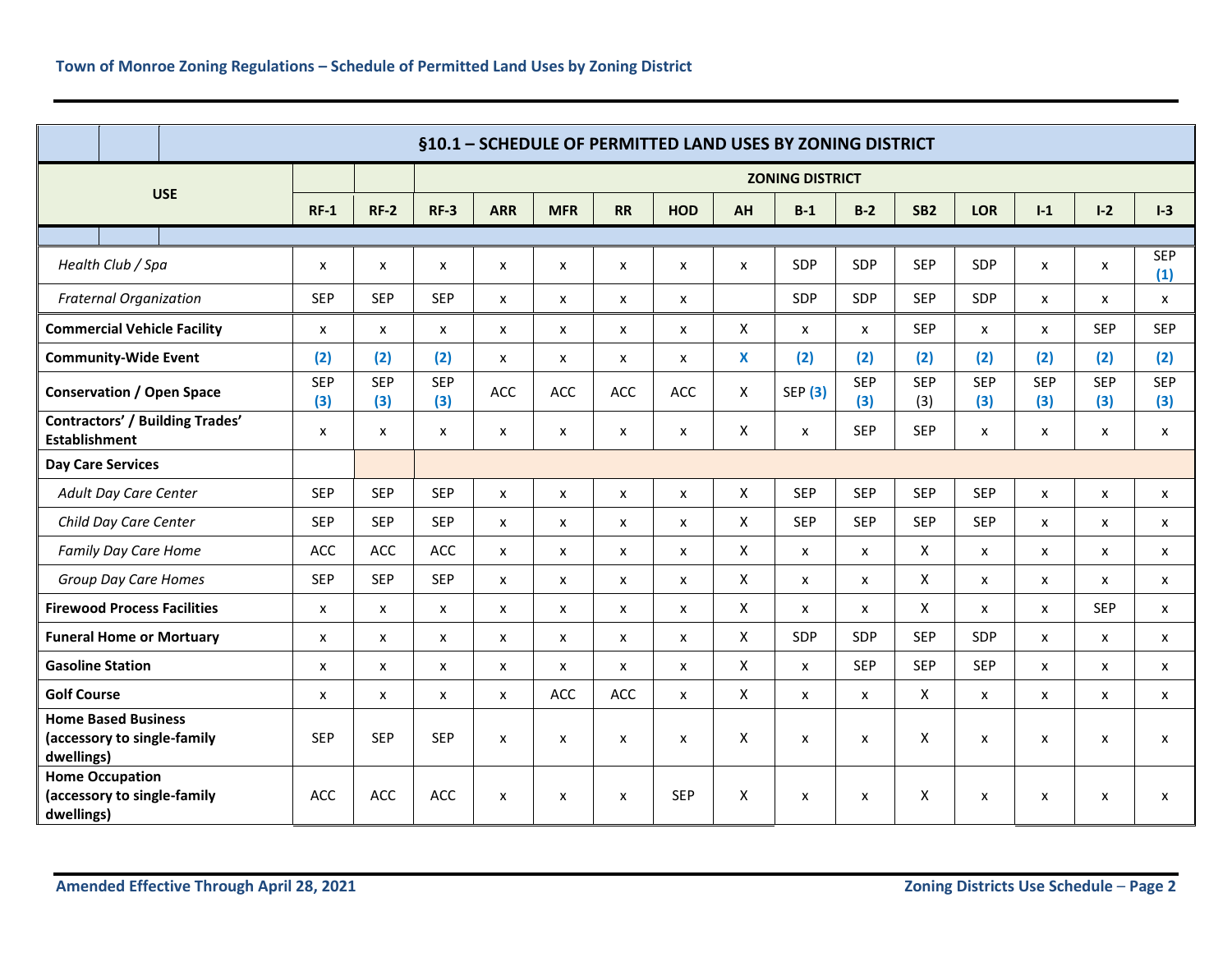|                                                                                                                       |  |                                                                                                                                                                                              |                |                           |                    |                           |                           |                           |                           |                           | §10.1 - SCHEDULE OF PERMITTED LAND USES BY ZONING DISTRICT |                           |                 |              |              |            |            |
|-----------------------------------------------------------------------------------------------------------------------|--|----------------------------------------------------------------------------------------------------------------------------------------------------------------------------------------------|----------------|---------------------------|--------------------|---------------------------|---------------------------|---------------------------|---------------------------|---------------------------|------------------------------------------------------------|---------------------------|-----------------|--------------|--------------|------------|------------|
|                                                                                                                       |  |                                                                                                                                                                                              |                |                           |                    |                           |                           |                           |                           |                           | <b>ZONING DISTRICT</b>                                     |                           |                 |              |              |            |            |
|                                                                                                                       |  | <b>USE</b>                                                                                                                                                                                   | $RF-1$         | $RF-2$                    | $RF-3$             | <b>ARR</b>                | <b>MFR</b>                | <b>RR</b>                 | <b>HOD</b>                | AH                        | $B-1$                                                      | $B-2$                     | SB <sub>2</sub> | <b>LOR</b>   | $I-1$        | $I-2$      | $1-3$      |
|                                                                                                                       |  |                                                                                                                                                                                              |                |                           |                    |                           |                           |                           |                           |                           |                                                            |                           |                 |              |              |            |            |
| Hospital                                                                                                              |  |                                                                                                                                                                                              | $\pmb{\times}$ | x                         | $\pmb{\mathsf{X}}$ | $\pmb{\mathsf{x}}$        | $\pmb{\times}$            | $\pmb{\mathsf{X}}$        | $\pmb{\chi}$              | Χ                         | <b>SEP</b>                                                 | <b>SEP</b>                | <b>SEP</b>      | $\pmb{\chi}$ | X            | X          | X          |
| Hotel                                                                                                                 |  | X                                                                                                                                                                                            | x              | X                         | X                  | $\boldsymbol{\mathsf{x}}$ | x                         | $\boldsymbol{\mathsf{x}}$ | X                         | <b>SEP</b>                | <b>SEP</b>                                                 | <b>SEP</b>                | <b>SEP</b>      | X            | x            | x          |            |
| Landscaper                                                                                                            |  | X                                                                                                                                                                                            | X              | X                         | x                  | $\boldsymbol{\mathsf{x}}$ | x                         | $\boldsymbol{\mathsf{x}}$ | X                         | $\boldsymbol{\mathsf{x}}$ | $\boldsymbol{\mathsf{x}}$                                  | $\mathsf{x}$              | $\mathsf{x}$    | X            | <b>SEP</b>   | X          |            |
| Laundromat, Dry Cleaners (retail and<br>drop-off centers)                                                             |  | X                                                                                                                                                                                            | x              | X                         | X                  | $\boldsymbol{\mathsf{x}}$ | x                         | $\boldsymbol{\mathsf{x}}$ | X                         | SDP                       | SDP                                                        | <b>SEP</b>                | SDP             | X            | X            | X          |            |
| Manufacturing / Industrial                                                                                            |  |                                                                                                                                                                                              |                |                           |                    |                           |                           |                           |                           |                           |                                                            |                           |                 |              |              |            |            |
| Manufacturing, Processing and/or<br>Assembly of Products Where<br>Conducted Within Fully Enclosed<br><b>Buildings</b> |  | X                                                                                                                                                                                            | X              | $\boldsymbol{\mathsf{x}}$ | X                  | $\boldsymbol{\mathsf{x}}$ | X                         | $\boldsymbol{\mathsf{x}}$ | X                         | $\boldsymbol{\mathsf{x}}$ | $\boldsymbol{\mathsf{x}}$                                  | <b>SEP</b>                | $\mathsf{x}$    | <b>SEP</b>   | <b>SEP</b>   | <b>SEP</b> |            |
|                                                                                                                       |  | <b>Business Service Facilities Providing</b><br>Supporting Services to Industrial<br>and Business uses, including<br><b>Computer and Business Machine</b><br>Service and Repair (not retail) | X              | x                         | X                  | X                         | $\boldsymbol{\mathsf{x}}$ | X                         | $\boldsymbol{\mathsf{x}}$ | X                         | X                                                          | $\boldsymbol{\mathsf{x}}$ | <b>SEP</b>      | $\mathsf{x}$ | <b>SEP</b>   | <b>SEP</b> | <b>SEP</b> |
| (no overnight),                                                                                                       |  | <b>Medical Clinic: Urgent Care Facility</b><br><b>Radiology/Diagnostics Laboratory</b>                                                                                                       | X              | x                         | X                  | X                         | X                         | X                         | X                         | X                         | SDP                                                        | SDP                       | <b>SEP</b>      | SDP          | X            | x          | x          |
|                                                                                                                       |  | <b>Medical Rehabilitation Facility</b>                                                                                                                                                       | X              | x                         | X                  | x                         | $\boldsymbol{\mathsf{x}}$ | x                         | $\boldsymbol{\mathsf{x}}$ | X                         | <b>SEP</b>                                                 | <b>SEP</b>                | <b>SEP</b>      | <b>SEP</b>   | X            | X          | x          |
| <b>Mixed Use Landmark Property</b><br>Development                                                                     |  | <b>SEP</b>                                                                                                                                                                                   | <b>SEP</b>     | <b>SEP</b>                | X                  | $\pmb{\chi}$              | x                         | $\boldsymbol{\mathsf{x}}$ | X                         | X                         | X                                                          | X                         | $\mathsf{x}$    | X            | X            | X          |            |
| <b>Museum</b>                                                                                                         |  | $\mathsf{x}$                                                                                                                                                                                 | X              | $\mathsf{x}$              | $\mathsf{x}$       | $\boldsymbol{\mathsf{x}}$ | $\mathsf{x}$              | $\mathsf{x}$              | X                         | <b>SDP</b>                | <b>SDP</b>                                                 | <b>SEP</b>                | <b>SDP</b>      | x            | $\mathsf{x}$ | X          |            |
| <b>Office, Medical and Dental</b>                                                                                     |  | $\pmb{\times}$                                                                                                                                                                               | X              | $\pmb{\mathsf{X}}$        | X                  | $\pmb{\chi}$              | X                         | $\pmb{\times}$            | $\mathsf{x}$              | SDP                       | SDP                                                        | <b>SEP</b>                | SDP             | <b>SEP</b>   | <b>SEP</b>   | <b>SEP</b> |            |
| <b>Office, General</b>                                                                                                |  | X                                                                                                                                                                                            | x              | X                         | X                  | $\boldsymbol{\mathsf{x}}$ | x                         | $\boldsymbol{\mathsf{x}}$ | X                         | SDP                       | SDP                                                        | <b>SEP</b>                | SDP             | SDP          | <b>SDP</b>   | SDP        |            |
| <b>Office, Professional</b>                                                                                           |  | X                                                                                                                                                                                            | X              | X                         | x                  | $\boldsymbol{\mathsf{x}}$ | x                         | $\boldsymbol{\mathsf{x}}$ | X                         | SDP                       | SDP                                                        | <b>SEP</b>                | SDP             | SDP          | SDP          | SDP        |            |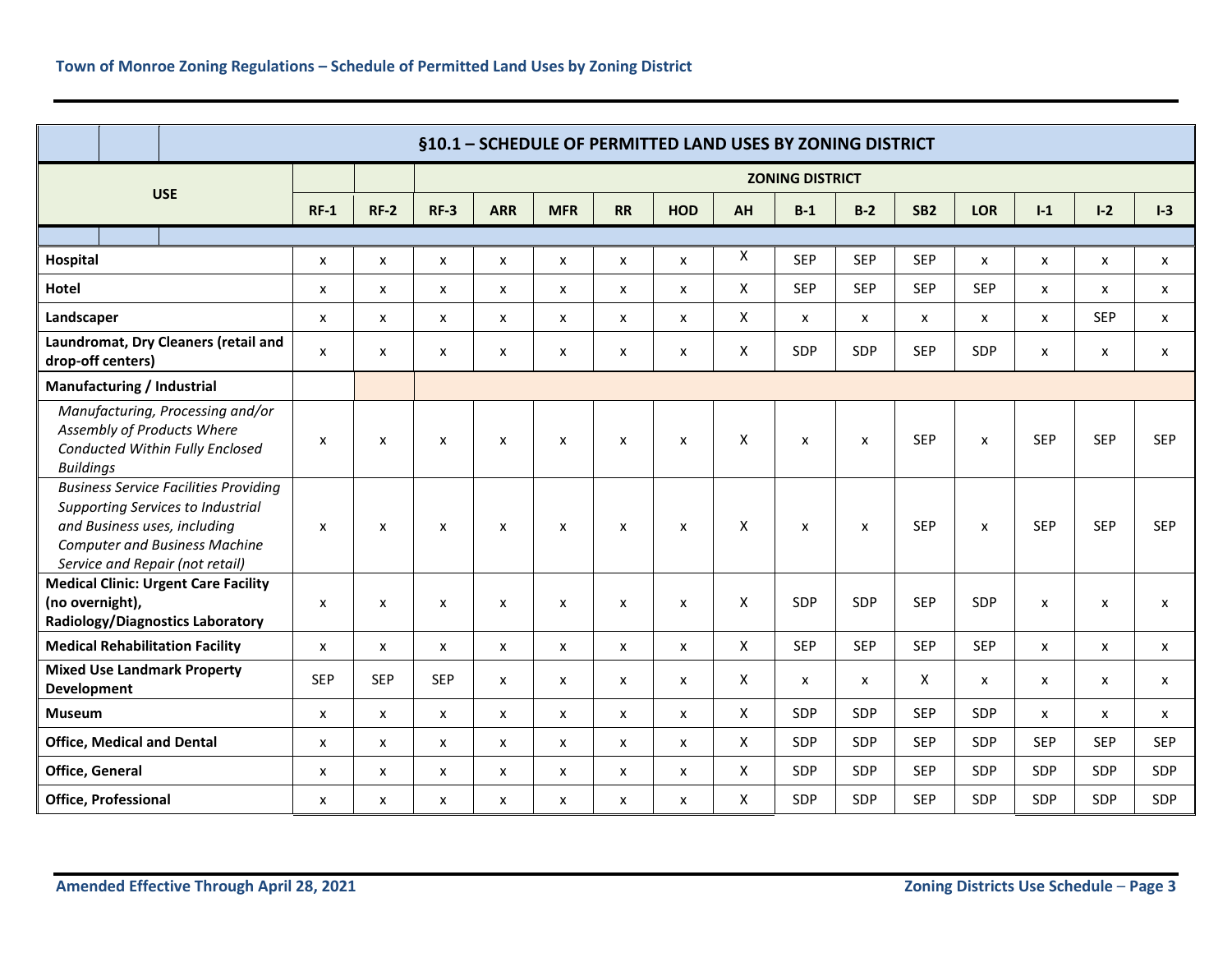|                                                                                                                                             | §10.1 - SCHEDULE OF PERMITTED LAND USES BY ZONING DISTRICT |            |                    |            |              |              |                           |                           |                           |                           |                 |                           |            |              |              |
|---------------------------------------------------------------------------------------------------------------------------------------------|------------------------------------------------------------|------------|--------------------|------------|--------------|--------------|---------------------------|---------------------------|---------------------------|---------------------------|-----------------|---------------------------|------------|--------------|--------------|
|                                                                                                                                             |                                                            |            |                    |            |              |              |                           |                           | <b>ZONING DISTRICT</b>    |                           |                 |                           |            |              |              |
| <b>USE</b>                                                                                                                                  | $RF-1$                                                     | $RF-2$     | $RF-3$             | <b>ARR</b> | <b>MFR</b>   | <b>RR</b>    | <b>HOD</b>                | <b>AH</b>                 | $B-1$                     | $B-2$                     | SB <sub>2</sub> | <b>LOR</b>                | $1-1$      | $I - 2$      | $1-3$        |
|                                                                                                                                             |                                                            |            |                    |            |              |              |                           |                           |                           |                           |                 |                           |            |              |              |
| <b>Outdoor and Indoor Sales of</b><br><b>Accessory Outdoor Amenities</b>                                                                    | $\boldsymbol{\mathsf{x}}$                                  | X          | X                  | x          | x            | x            | X                         | X                         | <b>SEP</b>                | <b>SEP</b>                | <b>SEP</b>      | <b>SEP</b>                | X          | x            | x            |
| <b>Personal Service Business</b>                                                                                                            | $\boldsymbol{\mathsf{x}}$                                  | X          | $\mathsf{x}$       | X          | X            | X            | $\boldsymbol{\mathsf{x}}$ | $\mathsf{x}$              | SDP                       | <b>SDP</b>                | <b>SEP</b>      | <b>SDP</b>                | x          | X            | X            |
| Pet Day Care / Groomer Business                                                                                                             | $\boldsymbol{\mathsf{x}}$                                  | X          | X                  | X          | x            | X            | X                         | $\mathsf{x}$              | <b>SDP</b>                | <b>SDP</b>                | <b>SEP</b>      | <b>SDP</b>                | X          | X            | $\mathsf{x}$ |
| <b>Place of Religious Worship</b>                                                                                                           | <b>SEP</b>                                                 | <b>SEP</b> | <b>SEP</b>         | x          | x            | X            | X                         | $\boldsymbol{\mathsf{x}}$ | <b>SEP</b>                | <b>SEP</b>                | <b>SEP</b>      | <b>SEP</b>                | X          | $\mathsf{x}$ | x            |
| <b>Public Utility Facility</b>                                                                                                              | <b>SEP</b>                                                 | <b>SEP</b> | <b>SEP</b>         | <b>ACC</b> | ACC          | ACC          | ACC                       | X                         | <b>SEP</b>                | <b>SEP</b>                | <b>SEP</b>      | <b>SEP</b>                | <b>SEP</b> | <b>SEP</b>   | <b>SEP</b>   |
| <b>Recreation Facilities</b>                                                                                                                |                                                            |            |                    |            |              |              |                           |                           |                           |                           |                 |                           |            |              |              |
| <b>Indoor Recreation Facilities</b>                                                                                                         | $\pmb{\chi}$                                               | x          | $\pmb{\times}$     | ACC        | ACC          | ACC          | ACC                       | $\mathsf{x}$              | <b>SEP</b>                | <b>SEP</b>                | <b>SEP</b>      | <b>SEP</b>                | <b>SEP</b> | <b>SEP</b>   | <b>SEP</b>   |
| <b>Outdoor Recreation Facilities</b>                                                                                                        | $\boldsymbol{\mathsf{x}}$                                  | X          | $\pmb{\mathsf{X}}$ | ACC        | <b>ACC</b>   | ACC          | ACC                       | $\boldsymbol{\mathsf{x}}$ | X                         | <b>SEP</b>                | <b>SEP</b>      | $\mathsf{x}$              | <b>SEP</b> | <b>SEP</b>   | <b>SEP</b>   |
| <b>Research and Development</b><br>Facilities, not Involving Hazardous or<br><b>Biological Materials Use, Storage or</b><br><b>Disposal</b> | $\boldsymbol{\mathsf{x}}$                                  | X          | $\pmb{\times}$     | X          | x            | X            | $\boldsymbol{\mathsf{x}}$ | X                         | <b>SEP</b>                | <b>SEP</b>                | <b>SEP</b>      | <b>SEP</b>                | <b>SEP</b> | <b>SEP</b>   | <b>SEP</b>   |
| <b>Residential</b>                                                                                                                          |                                                            |            |                    |            |              |              |                           |                           |                           |                           |                 |                           |            |              |              |
| Single-Family Dwelling<br>(1 per lot in all RF and RR Districts)                                                                            | P                                                          | P          | P                  | X          | x            | <b>SEP</b>   | <b>SEP</b>                | X                         | $\boldsymbol{\mathsf{x}}$ | X                         | X               | $\boldsymbol{\mathsf{x}}$ | X          | X            | X            |
| <b>Multi-Family Dwelling</b>                                                                                                                | $\boldsymbol{\mathsf{x}}$                                  | X          | $\pmb{\times}$     | x          | <b>SEP</b>   | X            | <b>SEP</b>                | X                         | X                         | X                         | X               | $\pmb{\times}$            | X          | X            | X            |
| Multi-Family, Group Homes $\leq 6$<br><b>Residents</b>                                                                                      | <b>SDP</b>                                                 | SDP        | SDP                | X          | X            | $\mathsf{x}$ | $\mathsf{x}$              | X                         | X                         | $\boldsymbol{\mathsf{x}}$ | X               | $\mathsf{x}$              | X          | $\mathsf{x}$ | $\mathsf{x}$ |
| Multi-Family, Group Homes > 6<br>Residents                                                                                                  | <b>SEP</b>                                                 | <b>SEP</b> | <b>SEP</b>         | x          | x            | X            | X                         | X                         | X                         | X                         | X               | X                         | x          | x            | x            |
| Age Restricted Attached Dwelling                                                                                                            | $\boldsymbol{\mathsf{x}}$                                  | X          | $\mathsf{x}$       | <b>SEP</b> | $\mathsf{x}$ | X            | $\boldsymbol{\mathsf{x}}$ | X                         | X                         | $\mathsf{x}$              | X               | $\mathsf{x}$              | X          | X            | X            |
| Age Restricted Detached Dwelling                                                                                                            | $\boldsymbol{\mathsf{x}}$                                  | x          | $\mathsf{x}$       | <b>SEP</b> | x            | $\mathsf{x}$ | X                         | X                         | X                         | x                         | X               | $\boldsymbol{\mathsf{x}}$ | x          | x            | x            |
| Safe Homes                                                                                                                                  | <b>SEP</b>                                                 | <b>SEP</b> | <b>SEP</b>         | X          | x            | X            | $\boldsymbol{\mathsf{x}}$ | X                         | x                         | X                         | X               | $\boldsymbol{\mathsf{x}}$ | x          | x            | x            |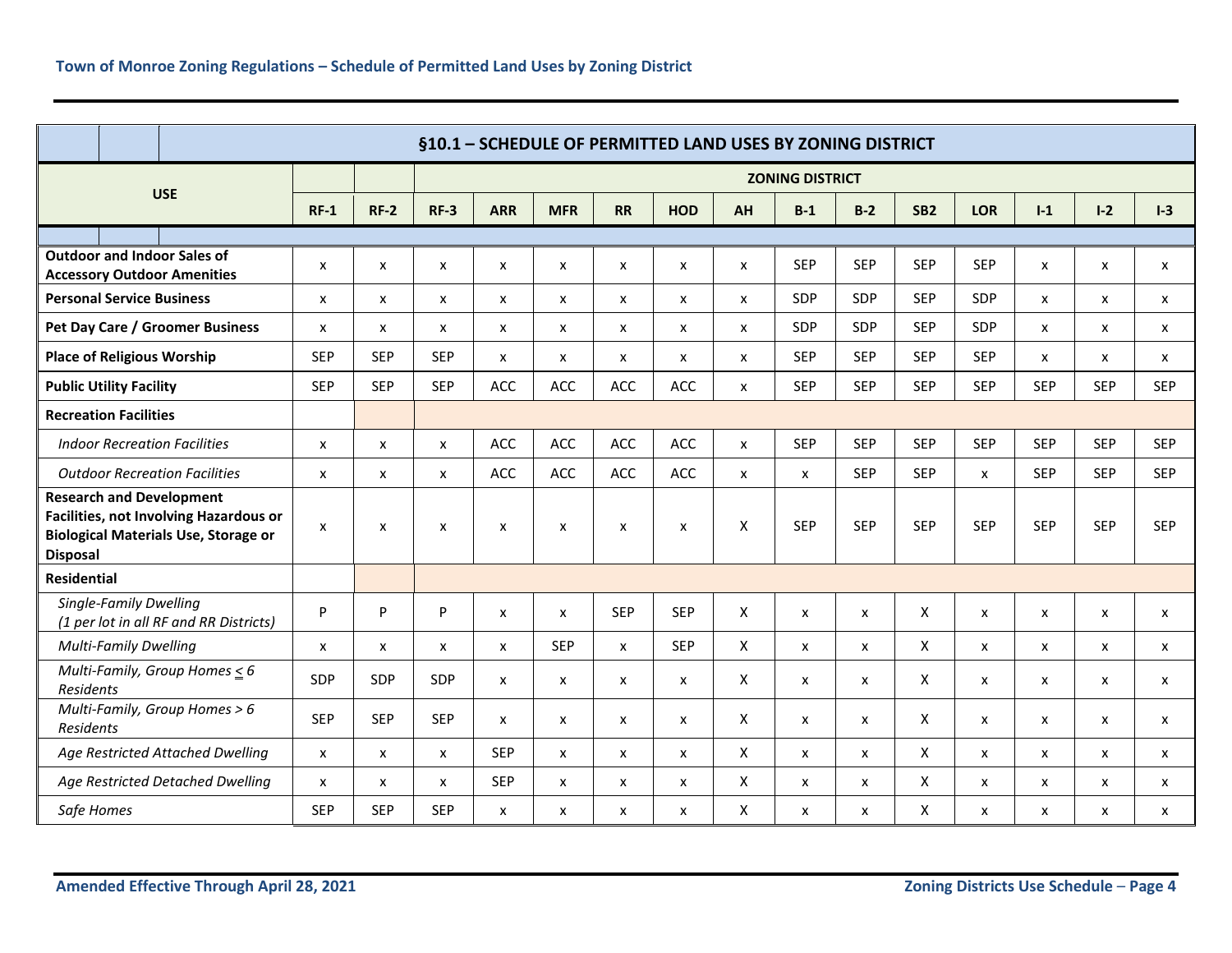|                                                                                                                                                                                                                                                                                                                                                                                                                                                                                                                                               |                | §10.1 - SCHEDULE OF PERMITTED LAND USES BY ZONING DISTRICT |                    |                |                    |                |                           |                           |              |                           |                   |                    |                           |              |              |                           |
|-----------------------------------------------------------------------------------------------------------------------------------------------------------------------------------------------------------------------------------------------------------------------------------------------------------------------------------------------------------------------------------------------------------------------------------------------------------------------------------------------------------------------------------------------|----------------|------------------------------------------------------------|--------------------|----------------|--------------------|----------------|---------------------------|---------------------------|--------------|---------------------------|-------------------|--------------------|---------------------------|--------------|--------------|---------------------------|
|                                                                                                                                                                                                                                                                                                                                                                                                                                                                                                                                               |                |                                                            |                    |                |                    |                |                           |                           |              | <b>ZONING DISTRICT</b>    |                   |                    |                           |              |              |                           |
|                                                                                                                                                                                                                                                                                                                                                                                                                                                                                                                                               |                | $RF-1$                                                     | $RF-2$             | $RF-3$         | <b>ARR</b>         | <b>MFR</b>     | <b>RR</b>                 | <b>HOD</b>                | AH           | $B-1$                     | $B-2$             | SB <sub>2</sub>    | <b>LOR</b>                | $1-1$        | $I-2$        | $I-3$                     |
|                                                                                                                                                                                                                                                                                                                                                                                                                                                                                                                                               |                |                                                            |                    |                |                    |                |                           |                           |              |                           |                   |                    |                           |              |              |                           |
|                                                                                                                                                                                                                                                                                                                                                                                                                                                                                                                                               |                | ACC                                                        | ACC                | ACC            | $\pmb{\times}$     | X              | X                         | x                         | X            | X                         | X                 | $\pmb{\mathsf{x}}$ | $\pmb{\times}$            | X            | X            | $\boldsymbol{\mathsf{x}}$ |
|                                                                                                                                                                                                                                                                                                                                                                                                                                                                                                                                               |                | $\pmb{\times}$                                             | $\pmb{\mathsf{X}}$ | X              | ACC                | X              | x                         | X                         | X            | X                         | X                 | X                  | X                         | X            | x            | X                         |
|                                                                                                                                                                                                                                                                                                                                                                                                                                                                                                                                               |                | $\boldsymbol{\mathsf{x}}$                                  | X                  | x              | x                  | X              | x                         | x                         | X            | <b>SEP</b> (5)            | <b>SEP</b><br>(5) | X                  | $\boldsymbol{\mathsf{x}}$ | X            | X            | $\boldsymbol{\mathsf{x}}$ |
|                                                                                                                                                                                                                                                                                                                                                                                                                                                                                                                                               | X              | $\mathsf{x}$                                               | X                  | X              | X                  | x              | $\mathsf{x}$              | SDP                       | X            | $\boldsymbol{\mathsf{x}}$ | X                 | $\mathsf{x}$       | X                         | x            | x            |                           |
|                                                                                                                                                                                                                                                                                                                                                                                                                                                                                                                                               |                |                                                            |                    |                |                    |                |                           |                           |              |                           |                   |                    |                           |              |              |                           |
|                                                                                                                                                                                                                                                                                                                                                                                                                                                                                                                                               | $\pmb{\times}$ | $\pmb{\times}$                                             | X                  | X              | x                  | x              | $\boldsymbol{\mathsf{x}}$ | X                         | X            | $\boldsymbol{\mathsf{x}}$ | <b>SEP</b>        | $\mathsf{x}$       | <b>SEP</b>                | <b>SEP</b>   | <b>SEP</b>   |                           |
| <b>USE</b><br><b>Accessory Apartment</b><br>Caretaker Residence<br>Residential Apartments above<br><b>Commercial Uses</b><br>AH Developments<br><b>Restaurant and Food Related Uses</b><br>Bakery, Wholesale<br>Bakery, Retail<br>Café<br>Caterer, Off-Premises<br>(as the principal use)<br>Caterer, On-Premises<br>(as the principal use)<br>Ice Cream Parlor<br>(Yogurt Shop/Dairy Bar)<br>Mobile Food Vendor<br><b>Outdoor Dining, Accessory</b><br>Restaurant, Full Service<br>Restaurant, Fast-Food<br><b>Retail Food Establishment</b> |                | X                                                          | x                  | X              | x                  | X              | x                         | $\mathsf{x}$              | X            | <b>SDP</b>                | <b>SDP</b>        | <b>SEP</b>         | <b>SDP</b>                | $\mathsf{x}$ | x            | <b>SEP</b><br>(1)         |
|                                                                                                                                                                                                                                                                                                                                                                                                                                                                                                                                               |                | X                                                          | x                  | X              | x                  | X              | x                         | $\mathsf{x}$              | X            | <b>SEP</b>                | <b>SEP</b>        | <b>SEP</b>         | <b>SEP</b>                | $\mathsf{x}$ | X            | $\mathsf{x}$              |
|                                                                                                                                                                                                                                                                                                                                                                                                                                                                                                                                               |                | X                                                          | X                  | X              | X                  | X              | x                         | $\mathsf{x}$              | X            | SDP                       | SDP               | <b>SEP</b>         | <b>SDP</b>                | $\mathsf{x}$ | X            | x                         |
|                                                                                                                                                                                                                                                                                                                                                                                                                                                                                                                                               |                | X                                                          | X                  | X              | X                  | X              | x                         | x                         | X            | <b>SEP</b>                | <b>SEP</b>        | <b>SEP</b>         | <b>SEP</b>                | $\mathsf{x}$ | X            | $\mathsf{x}$              |
|                                                                                                                                                                                                                                                                                                                                                                                                                                                                                                                                               |                | $\boldsymbol{\mathsf{x}}$                                  | $\mathsf{x}$       | X              | $\mathsf{x}$       | X              | $\mathsf{x}$              | $\boldsymbol{\mathsf{x}}$ | X            | <b>SDP</b>                | <b>SDP</b>        | <b>SEP</b>         | <b>SDP</b>                | X            | X            | <b>SEP</b><br>(1)         |
|                                                                                                                                                                                                                                                                                                                                                                                                                                                                                                                                               |                | (4)                                                        | (4)                | (4)            | x                  | X              | x                         | X                         | $\mathbf{x}$ | (4)                       | (4)               | (4)                | (4)                       | (4)          | (4)          | (4)                       |
|                                                                                                                                                                                                                                                                                                                                                                                                                                                                                                                                               |                | X                                                          | x                  | X              | x                  | X              | $\mathsf{x}$              | X                         | X            | <b>ACC</b>                | <b>ACC</b>        | <b>ACC</b>         | <b>ACC</b>                | X            | $\mathsf{x}$ | <b>ACC</b>                |
|                                                                                                                                                                                                                                                                                                                                                                                                                                                                                                                                               |                | $\boldsymbol{\mathsf{x}}$                                  | x                  | x              | $\mathsf{x}$       | X              | $\mathsf{x}$              | $\mathsf{x}$              | X            | SDP                       | SDP               | <b>SEP</b>         | <b>SDP</b>                | X            | x            | <b>SEP</b><br>(1)         |
|                                                                                                                                                                                                                                                                                                                                                                                                                                                                                                                                               |                | $\pmb{\times}$                                             | $\pmb{\times}$     | X              | X                  | x              | $\pmb{\mathsf{X}}$        | X                         | $\mathsf{x}$ | SDP                       | SDP               | <b>SEP</b>         | <b>SDP</b>                | $\mathsf{x}$ | X            | X                         |
|                                                                                                                                                                                                                                                                                                                                                                                                                                                                                                                                               |                | X                                                          | $\pmb{\mathsf{X}}$ | $\pmb{\times}$ | $\pmb{\mathsf{x}}$ | $\pmb{\times}$ | X                         | X                         | X            | SDP                       | SDP               | <b>SEP</b>         | SDP                       | $\mathsf{x}$ | X            | <b>SEP</b><br>(1)         |
| Retail                                                                                                                                                                                                                                                                                                                                                                                                                                                                                                                                        |                |                                                            |                    |                |                    |                |                           |                           |              |                           |                   |                    |                           |              |              |                           |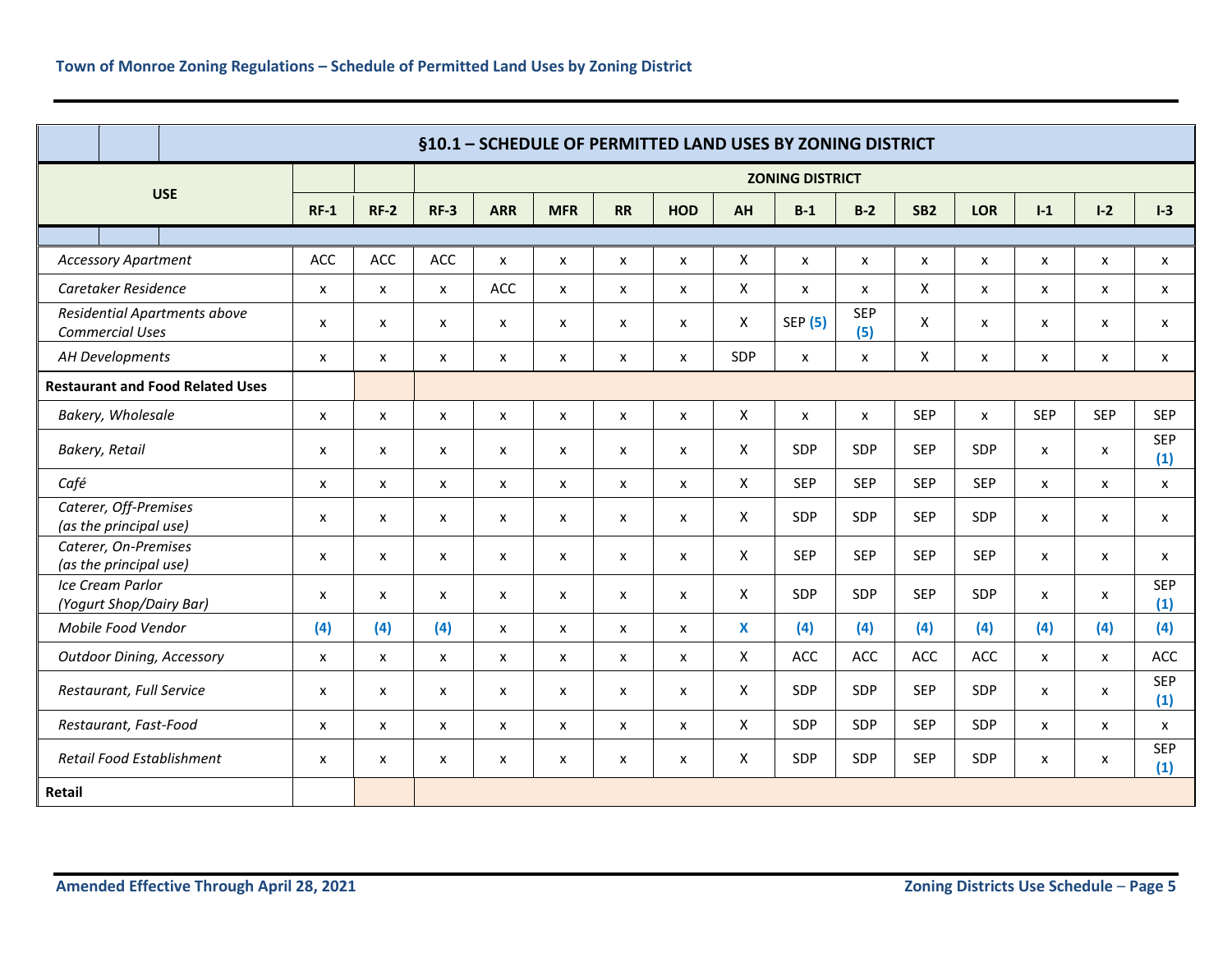|                                                                                                          |                                          |                           | §10.1 - SCHEDULE OF PERMITTED LAND USES BY ZONING DISTRICT |                |                    |                    |                    |                           |              |                           |                |                 |                           |            |            |                   |
|----------------------------------------------------------------------------------------------------------|------------------------------------------|---------------------------|------------------------------------------------------------|----------------|--------------------|--------------------|--------------------|---------------------------|--------------|---------------------------|----------------|-----------------|---------------------------|------------|------------|-------------------|
|                                                                                                          |                                          |                           |                                                            |                |                    |                    |                    |                           |              | <b>ZONING DISTRICT</b>    |                |                 |                           |            |            |                   |
|                                                                                                          | <b>USE</b>                               | $RF-1$                    | $RF-2$                                                     | $RF-3$         | <b>ARR</b>         | <b>MFR</b>         | <b>RR</b>          | <b>HOD</b>                | AH           | $B-1$                     | $B-2$          | SB <sub>2</sub> | <b>LOR</b>                | $I-1$      | $I - 2$    | $1-3$             |
|                                                                                                          |                                          |                           |                                                            |                |                    |                    |                    |                           |              |                           |                |                 |                           |            |            |                   |
| <b>General Retail</b>                                                                                    |                                          | $\boldsymbol{\mathsf{x}}$ | X                                                          | X              | x                  | x                  | X                  | $\boldsymbol{\mathsf{x}}$ | X            | SDP                       | SDP            | <b>SEP</b>      | <b>SDP</b>                | X          | X          | <b>SEP</b><br>(1) |
| Instructional Retail (martial arts,<br>dance, music, learning support,<br>painting, pottery, or similar) |                                          | $\boldsymbol{\mathsf{x}}$ | X                                                          | $\pmb{\chi}$   | X                  | X                  | x                  | X                         | X            | SDP                       | SDP            | <b>SEP</b>      | <b>SDP</b>                | X          | X          | <b>SEP</b><br>(1) |
| Retail Garden Center                                                                                     |                                          | $\pmb{\times}$            | X                                                          | $\pmb{\chi}$   | $\pmb{\mathsf{x}}$ | $\pmb{\mathsf{X}}$ | $\pmb{\mathsf{x}}$ | $\pmb{\times}$            | X            | $\pmb{\times}$            | <b>SEP</b>     | <b>SEP</b>      | $\boldsymbol{\mathsf{x}}$ | X          | X          | $\mathsf{x}$      |
| <b>Riding Academies, Boarding Stables</b>                                                                |                                          | <b>SEP</b>                | <b>SEP</b>                                                 | <b>SEP</b>     | $\pmb{\times}$     | $\pmb{\times}$     | $\pmb{\mathsf{x}}$ | $\pmb{\times}$            | X            | X                         | $\pmb{\times}$ | X               | $\pmb{\times}$            | X          | X          | X                 |
| Schools, public and private                                                                              |                                          |                           |                                                            |                |                    |                    |                    |                           |              |                           |                |                 |                           |            |            |                   |
| Preschool, Nursery                                                                                       |                                          | <b>SEP</b>                | <b>SEP</b>                                                 | <b>SEP</b>     | X                  | X                  | X                  | $\pmb{\mathsf{X}}$        | $\mathsf{x}$ | <b>SEP</b>                | <b>SEP</b>     | <b>SEP</b>      | <b>SEP</b>                | X          | X          | X                 |
| <b>Elementary or Middle</b>                                                                              |                                          | <b>SEP</b>                | <b>SEP</b>                                                 | <b>SEP</b>     | x                  | X                  | X                  | X                         | X            | <b>SEP</b>                | <b>SEP</b>     | <b>SEP</b>      | <b>SEP</b>                | X          | x          | x                 |
| Senior High                                                                                              |                                          | <b>SEP</b>                | <b>SEP</b>                                                 | <b>SEP</b>     | x                  | x                  | X                  | $\mathsf{x}$              | X            | <b>SEP</b>                | <b>SEP</b>     | <b>SEP</b>      | <b>SEP</b>                | X          | X          | x                 |
| Secondary, Vocational, Trade                                                                             |                                          | <b>SEP</b>                | <b>SEP</b>                                                 | <b>SEP</b>     | x                  | x                  | X                  | $\boldsymbol{\mathsf{x}}$ | X            | <b>SEP</b>                | <b>SEP</b>     | <b>SEP</b>      | <b>SEP</b>                | X          | x          | x                 |
| Town of Monroe Board of<br><b>Education Offices</b>                                                      |                                          | <b>SEP</b>                | <b>SEP</b>                                                 | <b>SEP</b>     | X                  | $\mathsf{x}$       | $\mathsf{x}$       | $\mathsf{x}$              | X            | <b>SEP</b>                | <b>SEP</b>     | <b>SEP</b>      | <b>SEP</b>                | X          | X          | $\mathsf{x}$      |
| <b>School Bus Parking Facility</b>                                                                       |                                          | $\pmb{\chi}$              | X                                                          | $\pmb{\times}$ | x                  | x                  | X                  | X                         | X            | $\pmb{\mathsf{x}}$        | $\pmb{\times}$ | X               | $\pmb{\chi}$              | X          | <b>SEP</b> | X                 |
| <b>Storage Uses</b>                                                                                      |                                          |                           |                                                            |                |                    |                    |                    |                           |              |                           |                |                 |                           |            |            |                   |
| <b>Commercial Warehousing</b><br>Contained Within Fully Enclosed<br><b>Buildings</b>                     |                                          | $\boldsymbol{\mathsf{x}}$ | X                                                          | X              | X                  | x                  | X                  | $\boldsymbol{\mathsf{x}}$ | X            | $\boldsymbol{\mathsf{x}}$ | X              | <b>SEP</b>      | $\boldsymbol{\mathsf{x}}$ | <b>SEP</b> | <b>SEP</b> | <b>SEP</b>        |
| Self-Storage Warehousing for<br>Rental of Fully Interior Enclosed<br><b>Building Space</b>               |                                          | X                         | $\pmb{\times}$                                             | $\pmb{\chi}$   | X                  | X                  | X                  | X                         | X            | X                         | $\pmb{\times}$ | <b>SEP</b>      | $\pmb{\times}$            | X          | <b>SEP</b> | X                 |
| Temporary Storage of Carnival<br>Rides                                                                   |                                          | $\boldsymbol{\mathsf{x}}$ | X                                                          | X              | x                  | x                  | X                  | $\boldsymbol{\mathsf{x}}$ | X            | X                         | <b>SEP</b>     | X               | $\boldsymbol{\mathsf{x}}$ | X          | X          | X                 |
|                                                                                                          | <b>Theater (Indoor for Stage/Movies)</b> | $\boldsymbol{\mathsf{x}}$ | x                                                          | x              | x                  | x                  | x                  | X                         | X            | <b>SEP</b>                | <b>SEP</b>     | <b>SEP</b>      | x                         | x          | x          | <b>SEP</b><br>(1) |